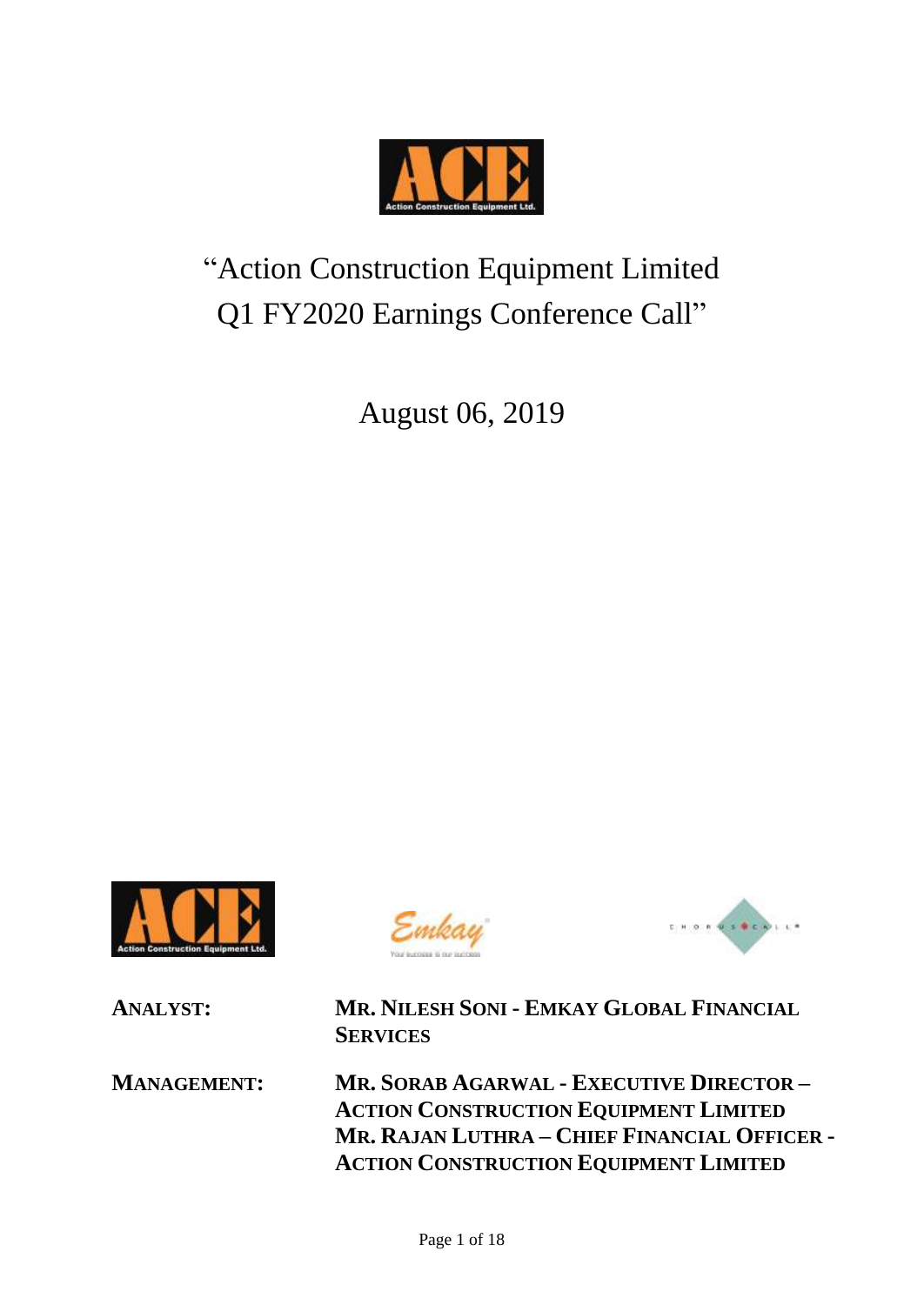

- **Moderator**: Ladies and gentlemen, welcome to the Q1 FY2020 Results call of Action Construction Equipment, hosted by Emkay Global Financial Services. We have with us today on the call, Mr. Sorab Agarwal, Executive Director and Mr. Rajan Luthra, CFO. As a reminder, all participant lines will be in the listen-only mode and there will be an opportunity for you to ask questions after the presentation concludes. Should you need assistance during the conference call, please signal an operator by pressing "\*" and then "0" on your touchtone phone. Please note that this conference is being recorded. I would now like to hand the conference over to Mr. Nilesh Soni of Emkay Global. Thank you and over to you Sir!
- **Nilesh Soni:** Good evening everyone. I would like to welcome the management of Action Construction Equipment Limited and thanks them for giving us this opportunity. I would now hand over the call to the management for their opening remarks. Over to you Sir!
- **Sorab Agarwal:** Good evening everybody. To begin this quarter with headwinds in terms of mild slowdown may be owing to different factors like NBFC crisis, some liquidity issues declining GDP and obviously the elections, and accordingly in Q1 we had a subdued quarter and we have seen a negative revenue growth of 2.1% on quarter-on-quarter basis and 12.8% on year-on-year basis. Our margins have also been affected and have degrown from 8.6% to 8.1% on year-on-year as well as quarter-on-quarter basis at EBITDA level.

Looking at the current economic scenario and a lackluster budget, we feel that it will be prudent to revise our guidelines for FY2020 to flattish from an earlier projected 10% growth rate and projected margins accordingly for FY2020 we feel will be similar to last year and I think it should be around 8% to 8.5%, which earlier we have projected at about 9% plus. There is also little good news in terms of steel prices, and steel prices have started cooling of, this should actually be affecting our margins positively over the coming quarters and the extent would be known in the coming future.

On the product front, we have been able to successfully introduce our new NX series multi activity cranes in the market in Q1 and look forward to realizing better margins on these latest technologically superior cranes. We feel that over the next two to three years 15% to 20% of the mobile crane market will migrate to these game changing multi activity NX series cranes. Before I finish my address, I would like to add that we are definitely facing some short-term pain with respect to growth currently, but the prospects for medium and long term remained good as our capacities are in place and most of our infrastructure and hard work is in place, so I mean as soon as we see some green shoots again from the negative territories, so we should start to grow back again. Yes I think that is it from my side as of now.

**Moderator:** Sir may we open the line for questions now?

**Sorab Agarwal:** Yes. Sure.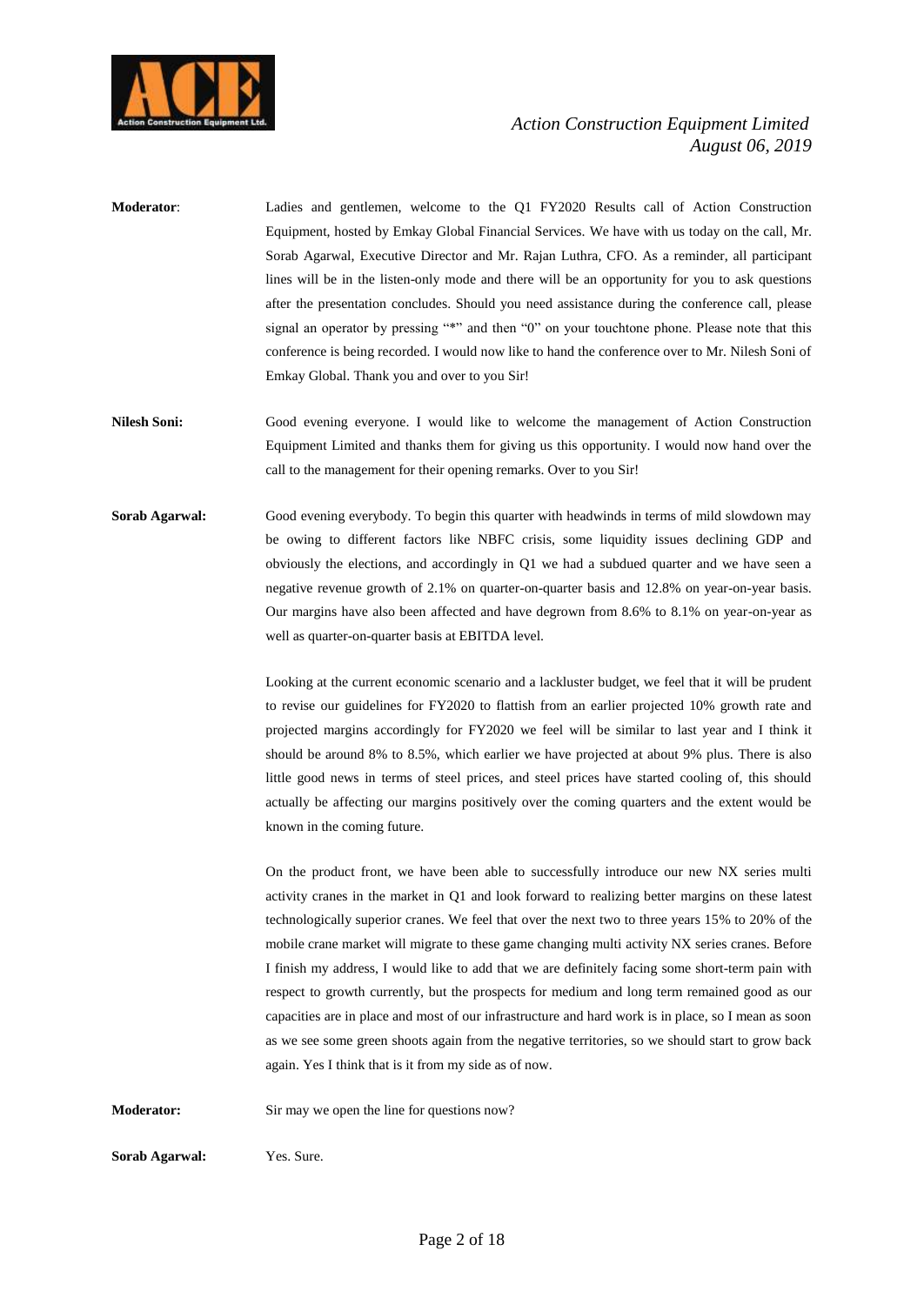

**Moderator:** Thank you. Ladies and gentlemen, we will now begin the question and answer session. First question is from the line of Rajeev Maheshwari of Praj Investment. Please go ahead.

**Rajiv Maheshwari:** Good afternoon Mr. Agarwal. In the current scenario and the slowdown in all the industries, I feel that a flattish result what was expected in fact to be very honest sale of around Rs.300 Crores and a profit of may be Rs.11 to Rs.12 Crores range, but going ahead I have two or three queries how do you see the current quarter, the Q2 quarter panning up in terms of the election has gone back in terms of the order coming into play and do we expect to maintain this around Rs.300 Crores of sales or Rs.11 to Rs.12 Crores of profit or do you see the impact in the next quarter also and next question is, is this slowdown basically a cyclical slowdown or it is a structural slowdown where the pain may be extent for a couple of quarters?

**Sorab Agarwal:** Okay. See with respect to your first question, I feel that our order flow and order booking in the last one or two months, even post the Q1 has been flattish and execution in the last month again, so going by that I think on a quarter-on-quarter basis I am talking of Q2 it should again be more or less flattish and may be 5% here and there that we cannot say, but as of now it looks flattish and holding on to similar profitability should be the order of the day, but here I feel that there is a slight possibility that going forward maybe into Q3, Q4, the profitability might increase on account of steel price reductions, which has started and happening especially in Q2 at a decent speed, the way they went up last year so that can actually, maybe help us to go beyond 8 to 8.5% also at EBITDA level, but that time will tell.

> Secondly with respect to slowdown or this being cyclical or structural, to be very frank, I would not be able to comment on that because I am not the right guy and we have been thinking for the last two to three months and especially after elections especially in the month of June and even most of July that we are really not able to pinpoint a reason why it is happening. Yes a little bit here and there was expected, so to be very frank with you, ourselves in our company and reading all the report that we read in the paper and even on television, we have really not been able to pinpoint what is going wrong where, yes there are some issues with NBFC where there are certain things here and there and globally also something is happening but why is our country getting affected that even the auto sales and the car sales have declined so much in the last one or two months especially so we have really not been able to pinpoint anything, I will be very frank.

- **Rajiv Maheshwari:** Okay and the second part of my question is relating to the buyback of the shares, you had set aside a certain amount of buyback of share considering the price range of may be 100 to 125, but now since the share price has fallen considerably and I think as on date around 57 about that, so is there plan wherein we may exceed the number of shares in buyback considering the prices which has come down drastically?
- **Sorab Agarwal:** Yes, there is a possibility. You see because the buyback amount was fixed on the basis of our net worth, which was 34.25 Crores and out of which we have already bought around Rs.17 Crores, about Rs.17 Crores worth of sales approximately, so yes if the share price which is at its current level or I do not know whether it will go up or go down from here because we are supposed to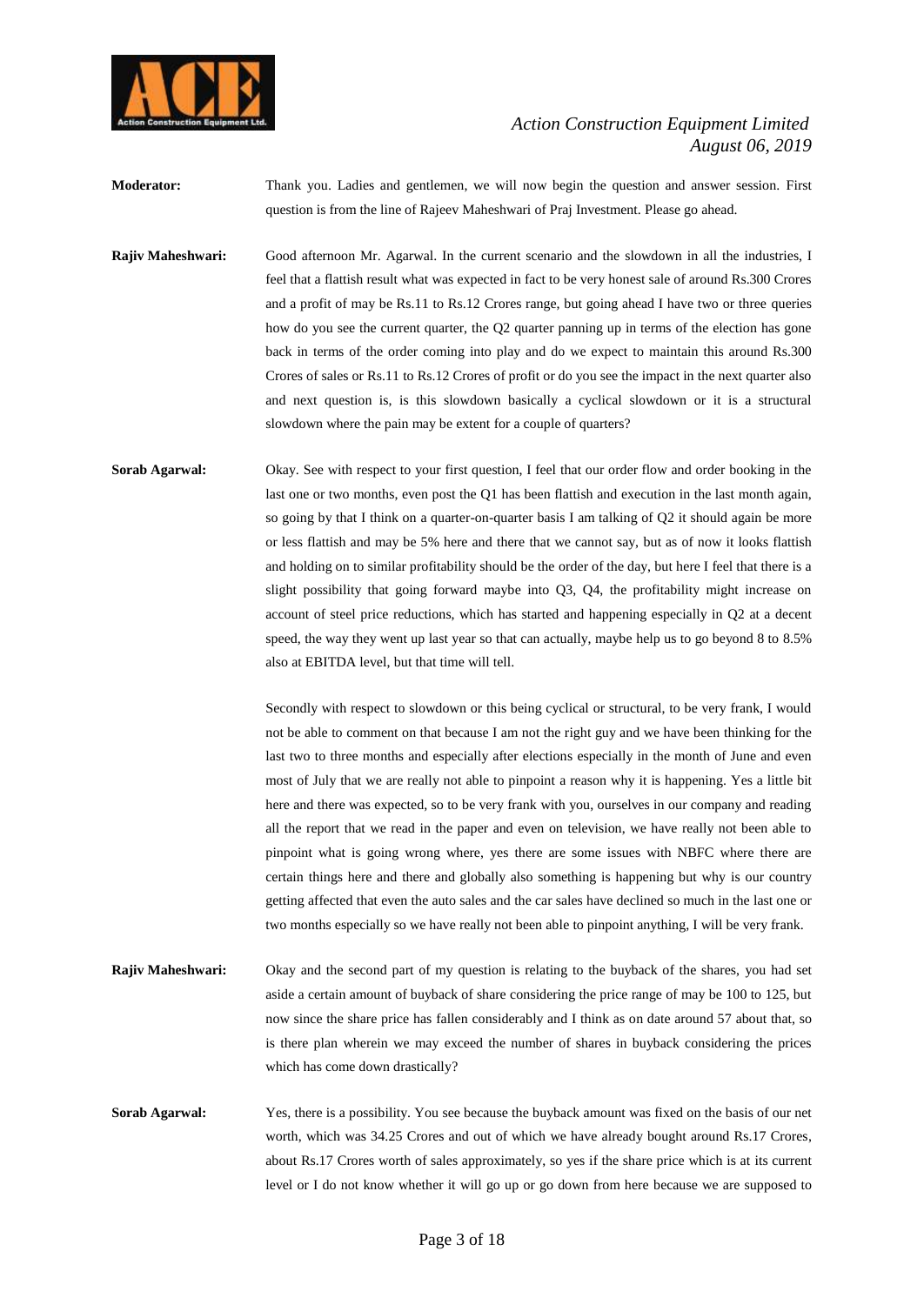

spend Rs.34.25 Crores, so definitely let us say assuming an average price, which we had thought earlier of Rs.100, Rs.110 and the share remaining at 70 the average price come to about 80, 85 then definitely the number of share will go up.

- **Rajiv Maheshwari:** So basically it should be the total amount of shares, which you can purchase from these 34 Crores?
- **Sorab Agarwal:** Yes.
- **Rajiv Maheshwari:** Okay right and any timeframe within which you need to end this buyback or how is it like?
- **Sorab Agarwal:** Yes. It is six months from when we started, so we started sometime, November 25, 2019 it has to finish.
- **Rajiv Maheshwari:** Okay and the last point is how come interest cost has gone up from quarter-to-quarter, last year it was around one point something suddenly there was a jump to three points something, any specific reason?
- **Sorab Agarwal:** Yes. I think one of the main reasons being that there has been an increase in our inventory level, again primarily that we were very hopeful that May election results and thing will bounce back so we were a little extra loaded, but I think another one quarter here and there will put it back in place.
- **Rajiv Maheshwari:** Okay Sir. That is all from my side. Thank you so much.
- **Moderator:** Thank you. The next question is from the line of Sanjay Dam of Old Bridge Capital. Please go ahead.
- **Sanjay Dam:** Good afternoon Sir. Sir just extending the last question if you could give us a sense of how the working capital stood at the end of first quarter?
- **Sorab Agarwal:** Yes. Working capital days from 38 gone up 54 in the last quarter and from Rs.76 Crores it has gone to about 130 Crores, so may be another one or two months, two to three months we will bring it back in place because the inventory levels have gone up, so most of it will be done in this quarter but some part might take a two quarter or three.
- **Sanjay Dam:** Yes and the steel price actually could be of help to you?
- **Sorab Agarwal:** Yes, it will be a bigger to us rather before starting the call, I was thinking, what a funny business we are in, when steel prices are going up we are trying on one side and selling more cranes. When the steel prices are going down we are again crying because of selling less cranes, but on the fly we are happy because our profitability will get maintained or increased That is an advantage.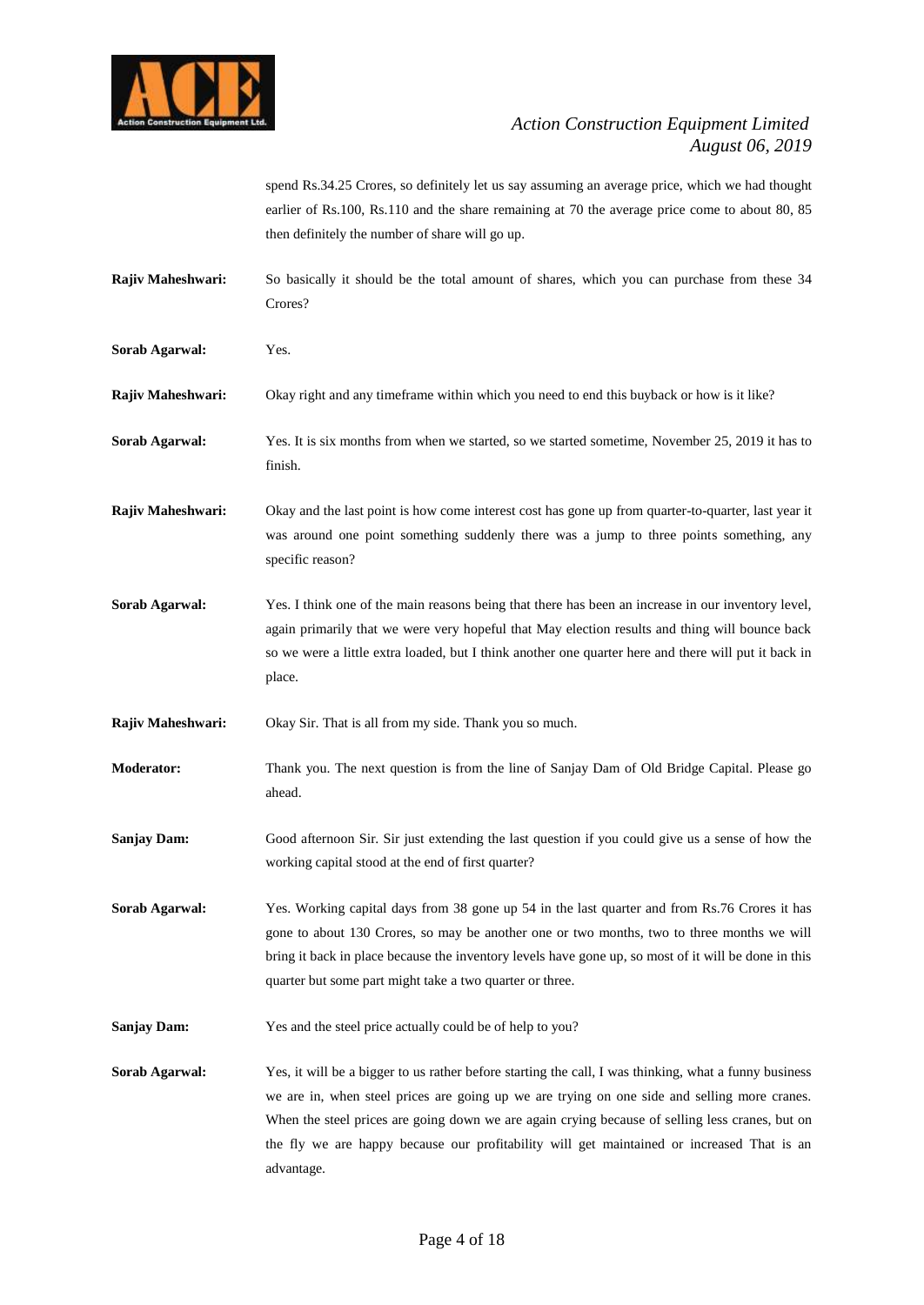

| <b>Sanjay Dam:</b>  | Sure and Sir could you elaborate a little bit on the agri equipment profitability?                                                                                                                                                                                                                                                                                                               |
|---------------------|--------------------------------------------------------------------------------------------------------------------------------------------------------------------------------------------------------------------------------------------------------------------------------------------------------------------------------------------------------------------------------------------------|
| Sorab Agarwal:      | Yes. We have had a little suffering there even in the last quarter and I think at EBIT level we are<br>negative 2.8, but I am sure we will cover up because of some reason the sale was subdued, but<br>still better on quarter-on-quarter basis I am sure we will catch up.                                                                                                                     |
| <b>Sanjay Dam:</b>  | Sure. Thanks. That is all from my side.                                                                                                                                                                                                                                                                                                                                                          |
| <b>Moderator:</b>   | Thank you. We will take a next question from the line of Shashi Dhar of EPC&I Magazine.<br>Please go ahead.                                                                                                                                                                                                                                                                                      |
| <b>Shashi Dhar:</b> | Good evening Sir. I wanted to understand from you, what is your growth in your aftermarket<br>revenue for the construction equipment?                                                                                                                                                                                                                                                            |
| Sorab Agarwal:      | I do not think we will not have a quarter-on-quarter for aftermarket. It will be again flattish I<br>think, we do not really have the data as of now.                                                                                                                                                                                                                                            |
| <b>Shashi Dhar:</b> | Okay. My next question is coupled with the NBFC crisis that is happening right now and also the<br>fact that shift is taking place from BS-IV to BS-VI, in your opinion this had any impact on your<br>sale or people deferring purchase?                                                                                                                                                        |
| Sorab Agarwal:      | See with respect to BS-IV to BS-VI for CV, construction equipment vehicles we are currently at<br>BS-III and we go to BS-IV only next year, October 1, 2020 onwards.                                                                                                                                                                                                                             |
| <b>Shashi Dhar:</b> | 2020 that is right yes.                                                                                                                                                                                                                                                                                                                                                                          |
| Sorab Agarwal:      | Yes, so obviously we are working on those models and will come out in due time and get them<br>approved within early half of the next year, so I do not think with respect to construction<br>equipment vehicle there is anything weighing in the mind of buyers with respect to BS-IV or BS-<br>III and both to do with commercial vehicles.                                                    |
| <b>Shashi Dhar:</b> | Right. Okay. That is what I wanted to clarify. Thank you very much.                                                                                                                                                                                                                                                                                                                              |
| <b>Moderator:</b>   | Thank you. Next question is from the line of Nitin Awasthi of ITI Securities. Please go ahead.                                                                                                                                                                                                                                                                                                   |
| Nitin Awasthi:      | Could you shed some light on the debt scenario of the company, like was there how was the<br>movement during the quarter and what is expected in the whole year, are you expecting<br>repayments, if so by how much?                                                                                                                                                                             |
| Sorab Agarwal:      | See our debt quarter-on-quarter basis, I think our overall borrowings have gone up about Rs.40<br>Crores to Rs.50 Crores, which is predominantly like I mentioned increase in inventory and there<br>was slightly misbalancing because offtake was less. We were ready for more post election<br>results. So I am sure over the next two to three months, we would put it back in place and on a |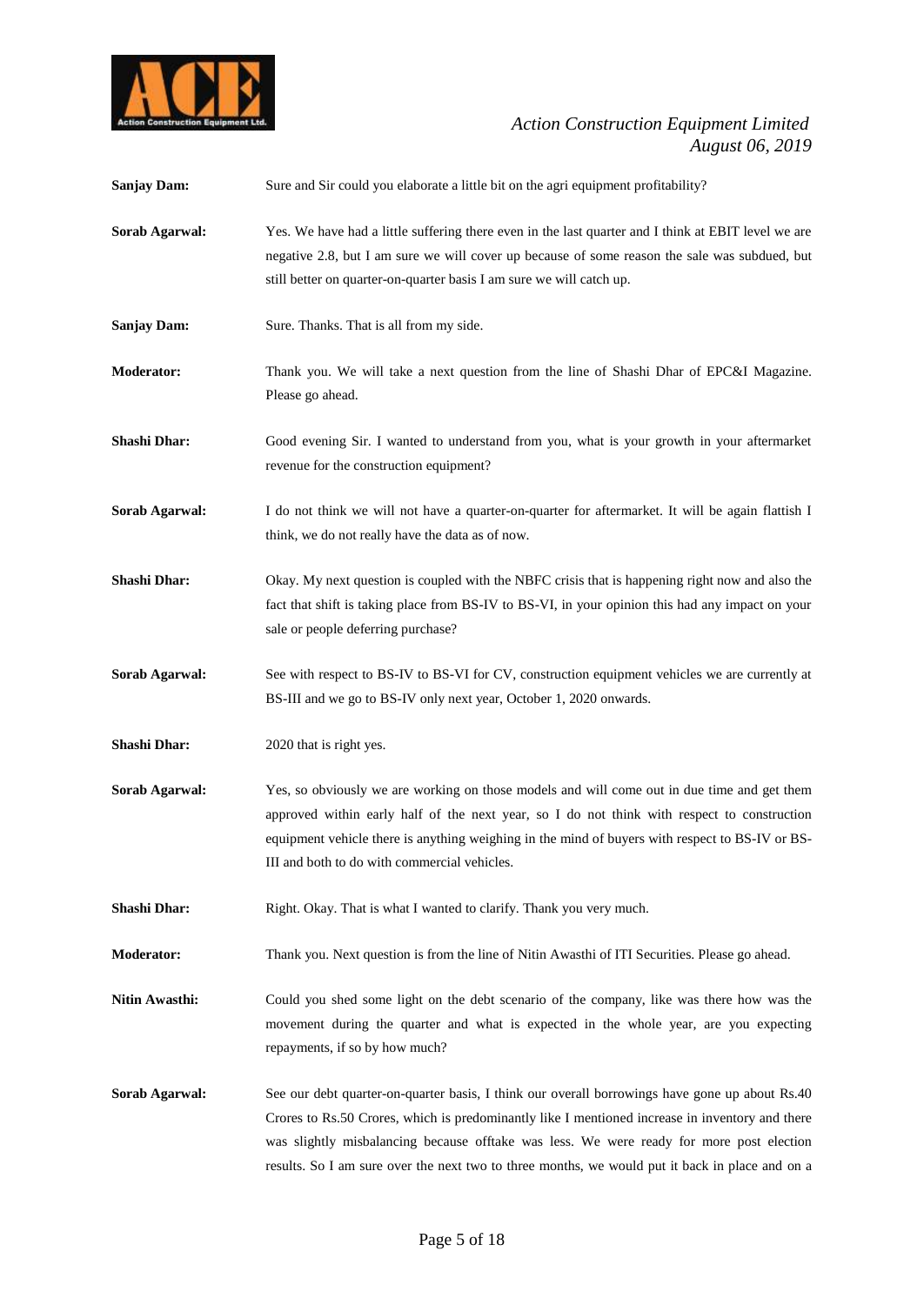

year end basis, I think we will most probably maintain what we are doing and we may be able to deduce it little more as compared to last year level, which was around approximately Rs.50 Crores at the end of last year.

- **Nitin Awasthi:** In about let us say by 2021, should the company be able to reduce the debt substantially and be debt free?
- **Sorab Agarwal:** That is one of our prime aims because five, seven, eight years back we never used to have any, hardly very little amount, which we used from the bank. So that is our endeavour. So it is not in FY2020, definitely sometime in FY2021, we are aiming for that that is one of our top priorities in our mind as of now.
- Nitin Awasthi: Okay Sir. Thank you Sir. That is all from my side.
- **Moderator:** Thank you. Next question is from the line of Pritesh Chheda of Lucky Investment. Please go ahead.
- **Pritesh Chheda:** Sir on the gross margin side, we had taken price increase last year of about 8-9% and had taken another round in January 2019, but I do not see the gross margin improvement on a Q-o-Q basis, and steel price itself has softened from January 2019 so your comments?
- **Sorab Agarwal:** See last year we had taken 7%-8% price increase to offset about 12% price increase, which happened on account of steel and the balance we got from operating leverage because last year the numbers of our production were good, but still we were left with a deficit of around 1%-1.5% by the end of FY2019 and going into this year, this 1-1.5% deficit, which was left on account of steel price increase will get corrected because of the steel price reduction, which has predominantly had started I think not from January, but sometime around I would say March, April and yes some tiny-winy effect would have come in the last quarter because what happens is that inventory with us and inventory with our suppliers to suppliers from fabricated components, and also with respect to some order booking, which is done with all the OE steel suppliers, which is one or two months in advance, so the net effect of an increase or decrease actually, we start to get that benefit with about two months lag plus, minus. So we should definitely see some better result in this current quarter with respect to the effect of steel prices, which have cooled off around 10% to 15% now and are expected to cool up further because the spot rate is already 5- 6% lower than the OE rates. So the OE suppliers whether it is Tata or SAIL I am not able to digest this quick reduction in price so hopefully within this month and going forward into September they will cool up further maybe another 3, 4, 5%.

**Pritesh Chheda:** Do you have to take higher discount or cut the price now?

**Sorab Agarwal:** See for us it is simple, we unable to fix the price for one or two months in the beginning of every month with the OE suppliers.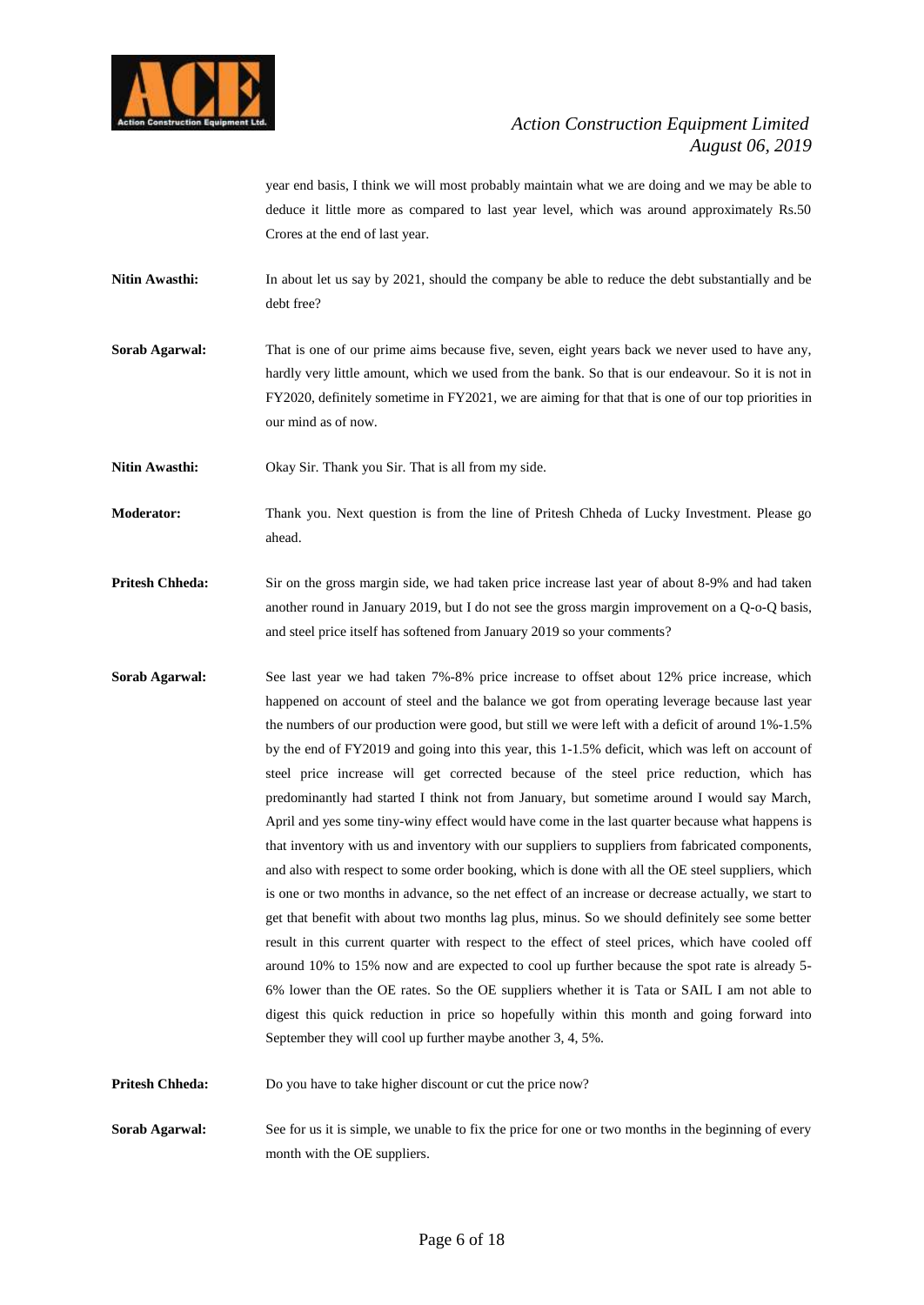

| <b>Pritesh Chheda:</b> | No, finished good prices. I said do you have to cut the finished goods prices?                                                                                                                                                                                                                                                                                                                                                                                                                                                                                                                                                                                                           |
|------------------------|------------------------------------------------------------------------------------------------------------------------------------------------------------------------------------------------------------------------------------------------------------------------------------------------------------------------------------------------------------------------------------------------------------------------------------------------------------------------------------------------------------------------------------------------------------------------------------------------------------------------------------------------------------------------------------------|
| Sorab Agarwal:         | Luckily no. Luckily I do not think that will be the scenario. We are going to retain the benefit<br>because whole of last year we have been totally paid by selling on a higher raw material cost,<br>input cost, I do not think so and the last price increase we did was in January, which was put into<br>effect full force in February so yes if we had done a price increase one or two months back then<br>obviously customers start to ask for that you have just increased the price, steel prices have gone<br>down and all that and all that, but yes, it was done about six months back, seven months back, so<br>I do not see any problem, we need not roll back any prices. |
| <b>Pritesh Chheda:</b> | And in the quarter for the topline decline that we have, I joined a bit late in the call, so what was<br>your volume decline, so is it fair to assume that your volume decline will be closer to 20%?                                                                                                                                                                                                                                                                                                                                                                                                                                                                                    |
| Sorab Agarwal:         | You are talking on year-on-year basis?                                                                                                                                                                                                                                                                                                                                                                                                                                                                                                                                                                                                                                                   |
| <b>Pritesh Chheda:</b> | Year-on-year.                                                                                                                                                                                                                                                                                                                                                                                                                                                                                                                                                                                                                                                                            |
| Sorab Agarwal:         | There has been a decline of about 20%.                                                                                                                                                                                                                                                                                                                                                                                                                                                                                                                                                                                                                                                   |
| <b>Pritesh Chheda:</b> | Right could you give just a total volume number versus the total volume number for this quarter?                                                                                                                                                                                                                                                                                                                                                                                                                                                                                                                                                                                         |
| Sorab Agarwal:         | For pick & carry cranes, Q1 in 2018 were 1639.                                                                                                                                                                                                                                                                                                                                                                                                                                                                                                                                                                                                                                           |
| <b>Pritesh Chheda:</b> | Q1 2019?                                                                                                                                                                                                                                                                                                                                                                                                                                                                                                                                                                                                                                                                                 |
| Sorab Agarwal:         | For 2019 it is 1264 and last year in FY2019 Q1 was 1639.                                                                                                                                                                                                                                                                                                                                                                                                                                                                                                                                                                                                                                 |
| <b>Pritesh Chheda:</b> | So right now it is 12                                                                                                                                                                                                                                                                                                                                                                                                                                                                                                                                                                                                                                                                    |
| Sorab Agarwal:         | 1264.                                                                                                                                                                                                                                                                                                                                                                                                                                                                                                                                                                                                                                                                                    |
| <b>Pritesh Chheda:</b> | Okay that is 1264 versus 1639?                                                                                                                                                                                                                                                                                                                                                                                                                                                                                                                                                                                                                                                           |
| Sorab Agarwal:         | Yes.                                                                                                                                                                                                                                                                                                                                                                                                                                                                                                                                                                                                                                                                                     |
| <b>Pritesh Chheda:</b> | Okay and total volume if you could give?                                                                                                                                                                                                                                                                                                                                                                                                                                                                                                                                                                                                                                                 |
| Sorab Agarwal:         | Total volume including tractor from 3410 it has gone down to 2549.                                                                                                                                                                                                                                                                                                                                                                                                                                                                                                                                                                                                                       |
| <b>Pritesh Chheda:</b> | Okay. Lastly on the past call, you had this aspiration of exports growing up this year from 4% to<br>10% being a growth driver and some improvement in tractors and backhoe loader, where are we<br>on those three growth drivers and why have those growth drivers not panned out?                                                                                                                                                                                                                                                                                                                                                                                                      |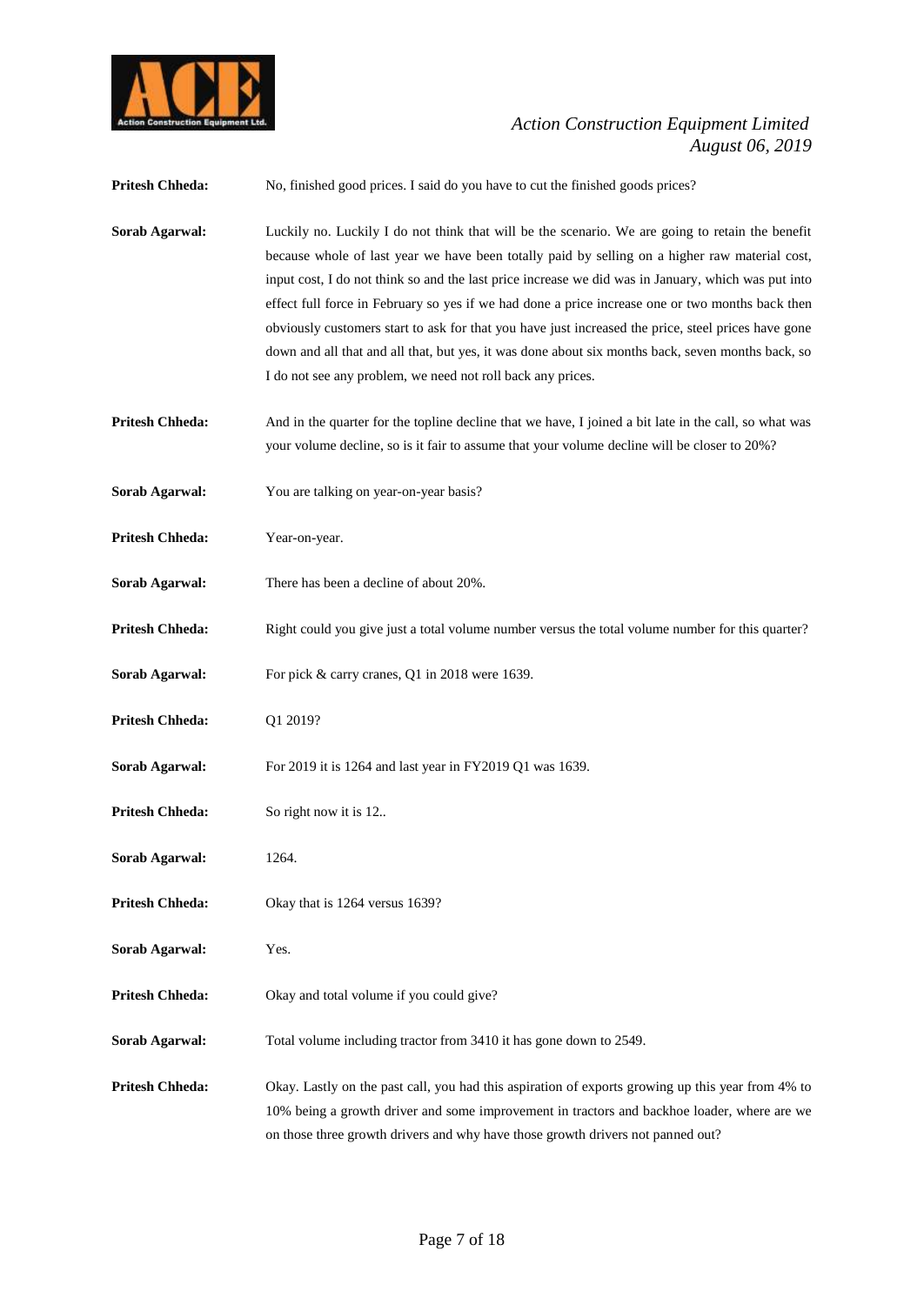

**Sorab Agarwal:** See with respect to exports we were at about 6% in the last quarter and yes in the whole of last year we were around 4%. So this quarter we have done about little over 9% with respect to export so that is one thing that has started happening which we were envisaging and planning for obviously on a slightly smaller base because sales have shrunk a little, and with respect to construction equipment sector if you see the segment there has been a slight growth, obviously we would have thought we would have done 60%-70% growth in revenue, but I think between 30% and 40% would still be possible in this year with respect to backhoe loaders and construction equipment, which also includes some road machinery. With respect to tractors, we were looking at about 20% growth and it is slightly difficult question to answer, but I think still we should be able to do about 5% to 10% in this year.

**Pritesh Chheda:** How were the enquiry levels and what is your take on when the enquiries will start picking up and your growth should start looking better?

**Sorab Agarwal:** See you have to understand two things that we primarily supply about 55% to 60% of our revenue overall comes from the infra and the construction sector and about 40% directly, indirectly comes from manufacturing or industrial sector for our product, yes, agri is there, but that is another 13%-15% of our revenue we will just put it aside. So with respect to infra, the feelers that I am getting because obviously we work and talk with all the big and small companies, all possible companies in India but especially the bigger one, so most of the contracting which was tender and even bids were open, let us say the Q4 of last year that is January to March, they have also not been finalized for some good reason till date and one of my very recent meetings with couple of bigger EPC companies and contractors, so they are very hopeful and the indication they are getting that within August itself now these new jobs will start to rollout so I am very hopeful that with respect to infra sector of our side, we should be seeing some improvement in offtake and demand by let us say middle end of Q3 in this year or Q4 that is my feeling on this because it takes two, three, four months for things to come on track as soon as even the ordering starts, so that is with respect to the infra side. Now with respect to industry side, it is dependent, I will be very frank, more to do with the GDP and the growth and the consumption that you see, that is why the manufacturing of the industry side produces more than, now it has required more cranes. So that I feel that till such time we see improvement in overall economic scenario maybe I do not know happens in two quarters, one quarter, four quarter, five quarter, I really cannot say, I am not an expert on that. So then we should see our company as a whole doing slightly better, better than slightly better, but I think Q3 second half or let us say Q4 onwards with respect to the infra side of our business we should start to, that is what I feel, balance only time will tell.

**Pritesh Chheda:** Thank you Sir.

**Moderator:** Thank you. Next question is from the line of Jasdeep Walia from Infina Finance. Please go ahead.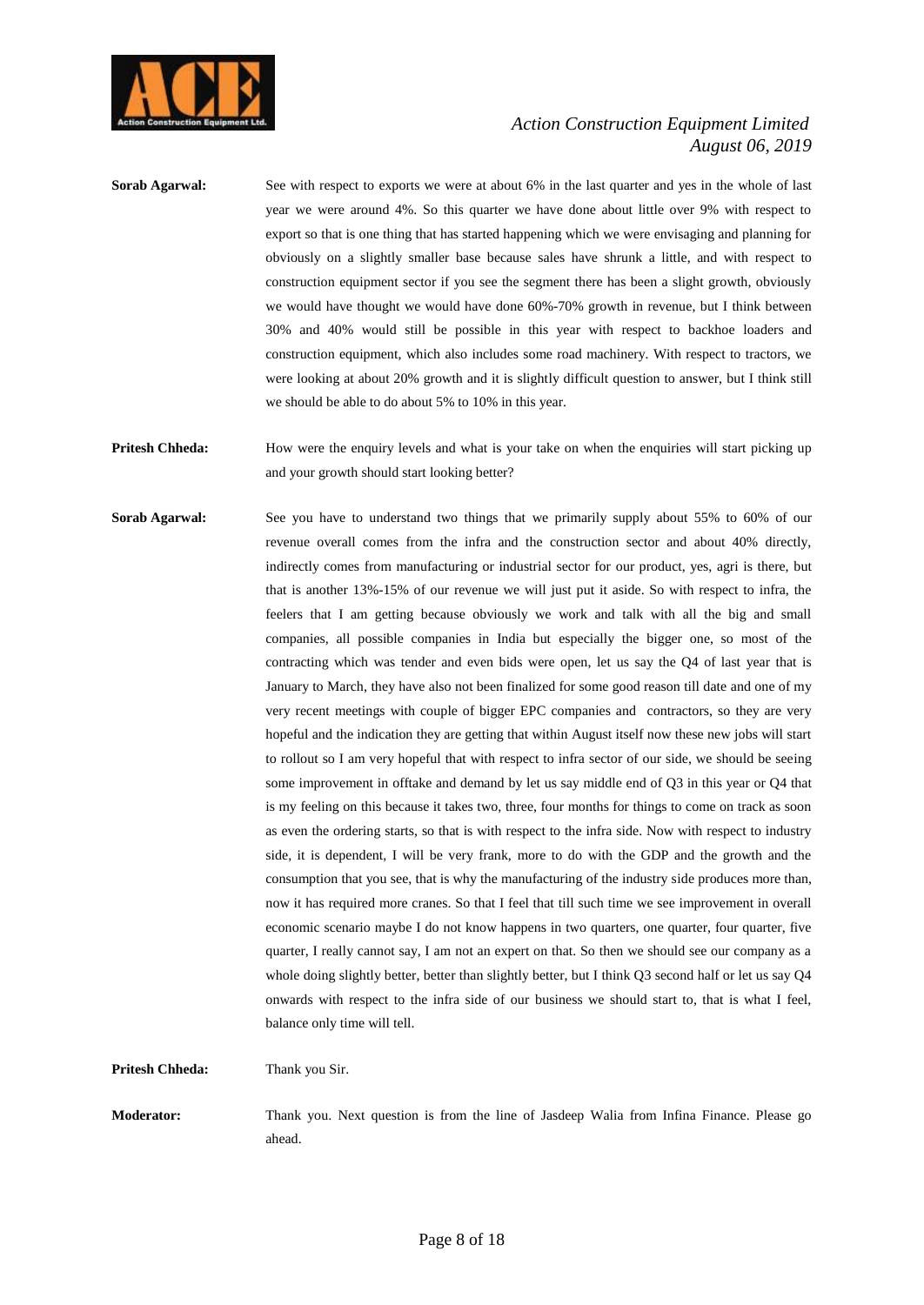

- **Jasdeep Walia:** Thanks for taking my question. Sir in the last quarter's call you said that 30 Crores of sales of tractors have been deferred to 1Q of 2020, but in this quarter, in the tractor segment I see sales of only some 30-40 odd Crores which implies that mostly in this quarter, very little of tractors are sold?
- **Sorab Agarwal:** See it is not that and most of the 30 Crores are not tractor, yes tractor was part of it. It is more to do with the RTO and even a lot of construction equipment was there, in that sales has got deferred because of RTO logistics problem and fortunately, unfortunately not RTO, but there still has been deferment of sales in this current quarter so I think it will become a cycle because end of the month and quarter somehow logistics is becoming difficult to ship out all the machines especially in the last two to three days, so it is not that most of that affected because that 30 Crores are not all tractors. Yes may be about 40% of that was tractors.
- **Jasdeep Walia:** Okay. Got it and Sir with respect to exports what are your targets for FY2020 in terms of rupees Crores?
- **Sorab Agarwal:** I think we really not put a target to it, but I think something around 125 to 150 Crores is what it seems we should be able to do and in the first quarter we have done close to about 28 Crores.
- **Jasdeep Walia:** Got it and what has been the trend in the first quarter on Y-o-Y basis in exports?
- **Sorab Agarwal:** First quarter on Y-o-Y. FY2019 first quarter it was 16.7, so there is a 65% increase.
- **Jasdeep Walia:** Okay. Got it Sir. Thank you Sir. That is all from my side.
- **Moderator:** Thank you. Next question is from the line of Kaushal Shah of Dhanki Securities. Please go ahead.
- **Kaushal Shah:** Sir, thank you very much. My questions have been answered.
- **Moderator:** Thank you. The next question is from the line of Sarvesh Gupta of Maximal Capital. Please go ahead.
- **Sarvesh Gupta:** If I net of the export sales I think the domestic volume numbers would have degrown by more than 25% odd is that right?
- **Sorab Agarwal:** Yes plus, minus, if you can say that.
- **Sarvesh Gupta:** Yes, so Sir on the infra side particularly manufacturing of course I can understand that because of the slowdown in demand may be things would have got stretched in terms of the timeline, but on the infrastructure side government was building a lot of roads at least that was the focus of Mr. Gadkari in the previous regime and similarly all other infrastructure projects also tend to be long the gestation projects, and they are tendering, etc., is also long gestation, so what are you exactly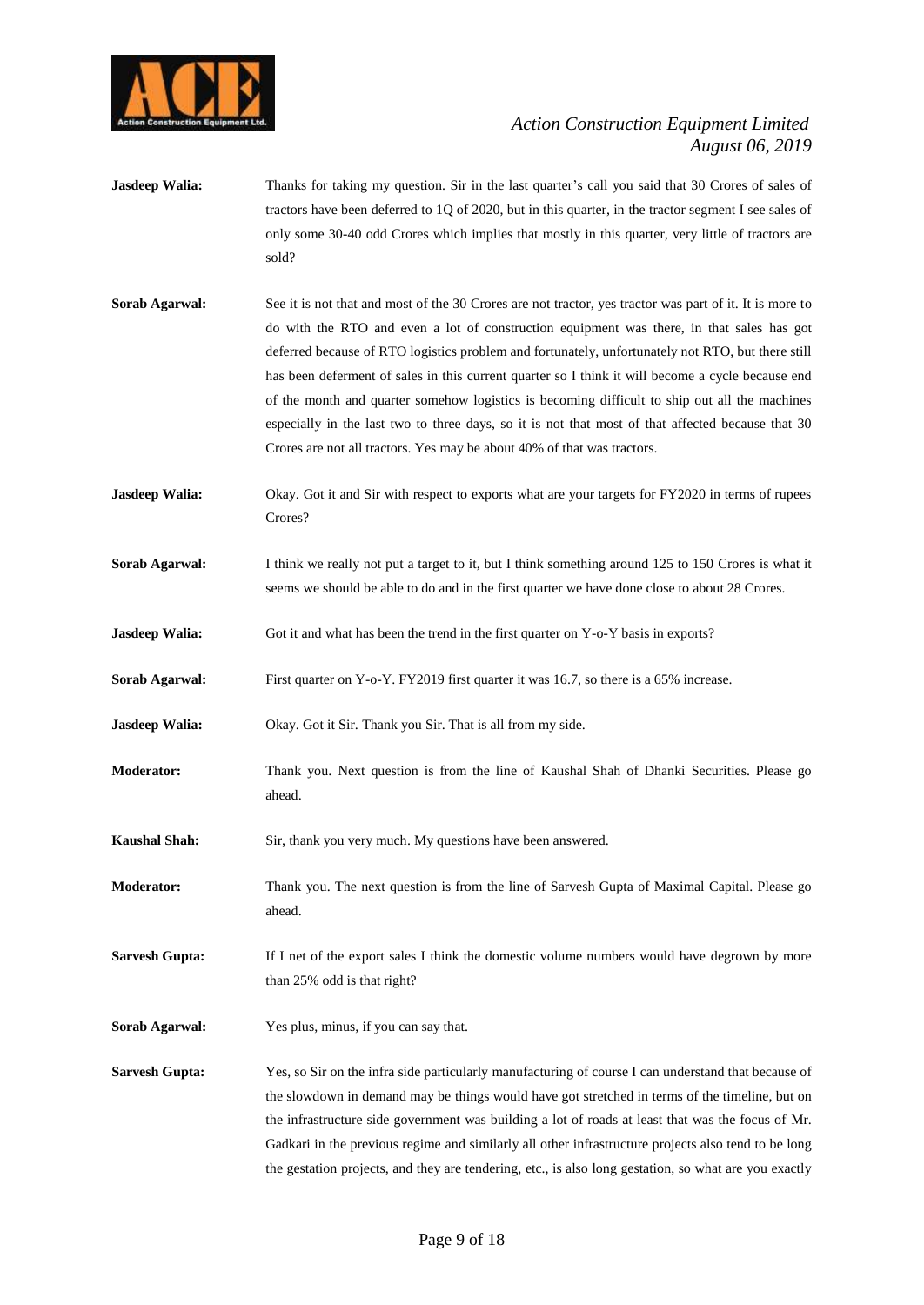

hearing from your customers as to why so much of slowdown is there, which is visible in terms of your numbers?

- **Sorab Agarwal:** See like I said infra is about 60% of our business and to be very frank with you it would have slow down lesser than the industrial side of our business it is 40% and with respect to our customers, what like I mentioned, what we able to understand from the bigger customers that around now the government has understood the urgency and for the last five, six months, the system was slow in awarding new contract, which had already been tendered and L1 and all those things had been done, so they were quite upbeat that in August, September, a lot of new work which has already been tendered last 8, 10 months, 12 months that will start to get released and that is what give me confidence that Q4 should slightly look up definitely if not Q3.
- **Sarvesh Gupta:** Okay and so your assessment of the scenario on the basis of the customer interaction is that this is very temporary or may be one or two quarters type slowdown rather than something more structural?
- **Sorab Agarwal:** With respect to infra side.
- **Sarvesh Gupta:** With respect to infra side only I am talking about.
- **Sorab Agarwal:** Yes. See another element that happened that I do not know why but the new government in Andhra Pradesh, they cancelled all the projects all of a sudden, they came to power and they cancelled everything, even a lot of ongoing stuff, they stopped it for verification of whatever the purpose be, so I am sure that in Q3 those works will start again that is another impact and lot of big companies are also working whether it was L&T or whether it was Nagarjuna or whether even so many of them I remember many more name, so what happens is that something, what happened, so they tend to squeeze everywhere. That will affect spreads. So I think in Q3 that should also come back on track for whatever good that reason for analysis whether they have done at right prices or right terms or whatever, the contracts were stopped even ongoing one, so that effect should also come back here.
- **Sarvesh Gupta:** Understood Sir and if you can throw some color on the manufacturing side as well where basis your customer interactions what are you hearing, where were you doing primarily a lot of sales and what has changed in those bigger segments of viewer actually being able to sell a lot of your equipments?
- **Sorab Agarwal:** On the manufacturing side, industrial side is huge, it covers everything, each and every segment you can think of where there is any type of lifting or shifting, but yes what I definitely foresee that for a good two, three, four quarters, there is going to be pain in the auto sector where we primarily supply forklifts and I would feel that 10% to 15% of our forklift would directly, indirectly be going only in the auto sector, may be slightly more. So that is definitely going to be impacted over the next three to four quarters, if not more. Balance things are going on people are working, people are dilly-dallying, but everybody on the contrary was very hopeful that post the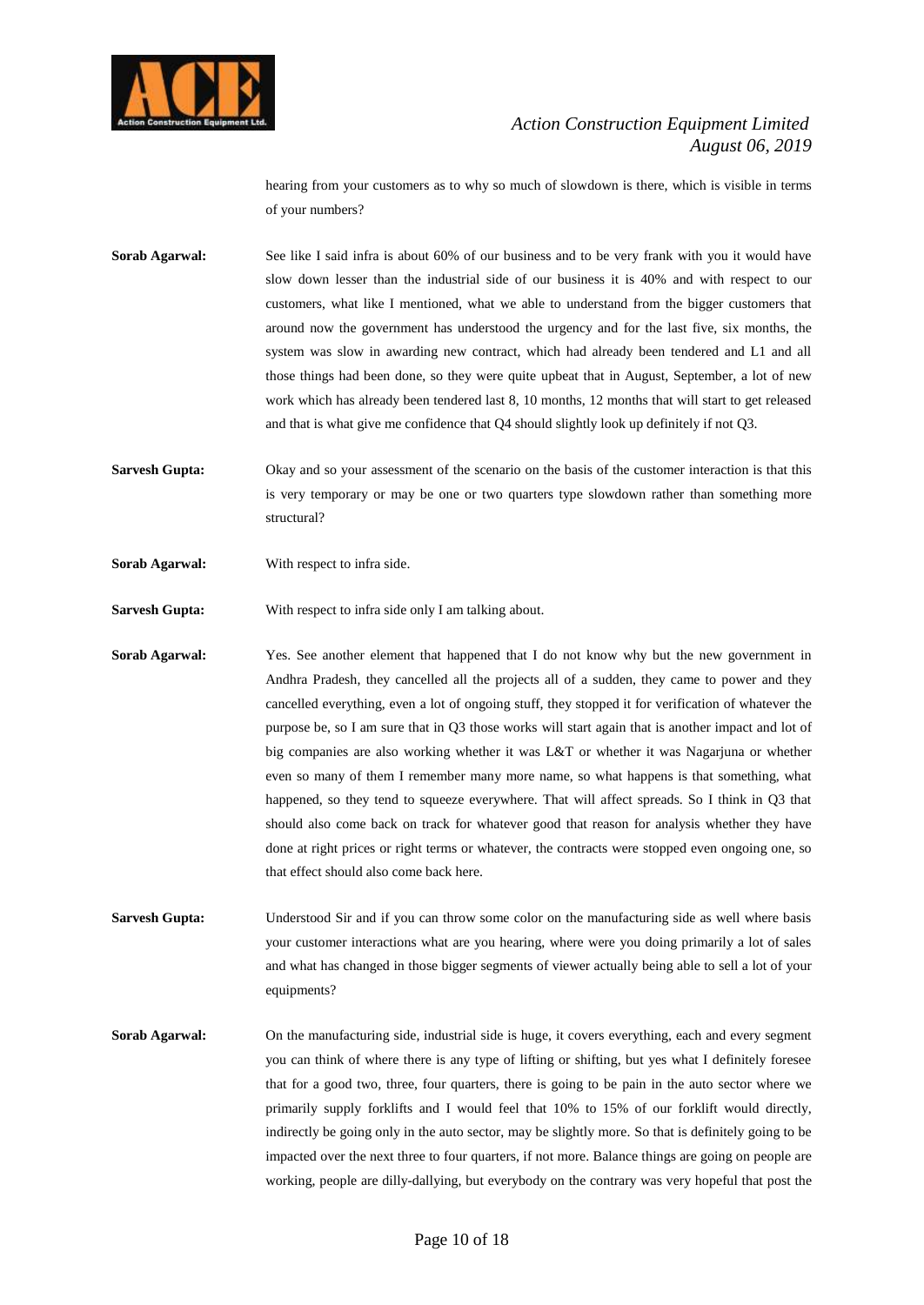

elections things will start to look even better. So that has been a sudden wrong thing that have done, and the things have not looking up rather looking down, and that is also one of the main reasons that it might not be that bad, but all of us together are talking much more worse than that regarding the scenario and the economy. I do not think it is that bad but yes there are problems, there are pains, and I am sure will get over there.

- **Sarvesh Gupta:** And Sir last time you had also discussed something about the new line of I think multi-cranes, etc., so what has been the progress on that side this quarter, have we been able to do something more?
- **Sorab Agarwal:** In the last quarter, we had just started delivering, so we delivered our first unit, they went to some of the most prestigious customers in the country because that was our intention that they should be placed with the best in construction and even in manufacturing. So that has happened, and we are seeing good response for these machines and our numbers will definitely be much better in this current quarter if at all and last quarter was just the beginning, but going forward I am very sure which I had mentioned last time also that over the next two to three years I think 15% to 20% of the crane market, if not more will migrate to the cranes where our gross margins are also much better and they close to, we are working at about 62% RMC, so they are about 38%, 40%. So it is two, three years, one-and-a-half years from now, our mix with respect to crane start to change with 15-20% of these pitching in, it will not happen in day one, it will happen over a period of three months. I am sure our overall gross margin profile with resect to cranes and the company will start to look much better.
- **Sarvesh Gupta:** I understood Sir and the other thing that I wanted to know is that you mentioned about the buyback, I think out of 34 Crores you have already bought around 15 Crores worth of shares is that right?

| Sorab Agarwal:        | About 17 Crores.                                                                                    |
|-----------------------|-----------------------------------------------------------------------------------------------------|
| <b>Sarvesh Gupta:</b> | So half you have got and what is the average price for this half that you have bought?              |
| Sorab Agarwal:        | Rs.95.                                                                                              |
| <b>Sarvesh Gupta:</b> | Thank you for answering all the questions patiently and I will join back in the queue.              |
| <b>Moderator:</b>     | Thank you. Next question is from the line of Sachin Kasera of Sven Investments. Please go<br>ahead. |
| Sachin Kasera:        | Good afternoon Sir. Sir for FY2020, what is the capex plan Sir, how much we are planning to         |

spend in capex?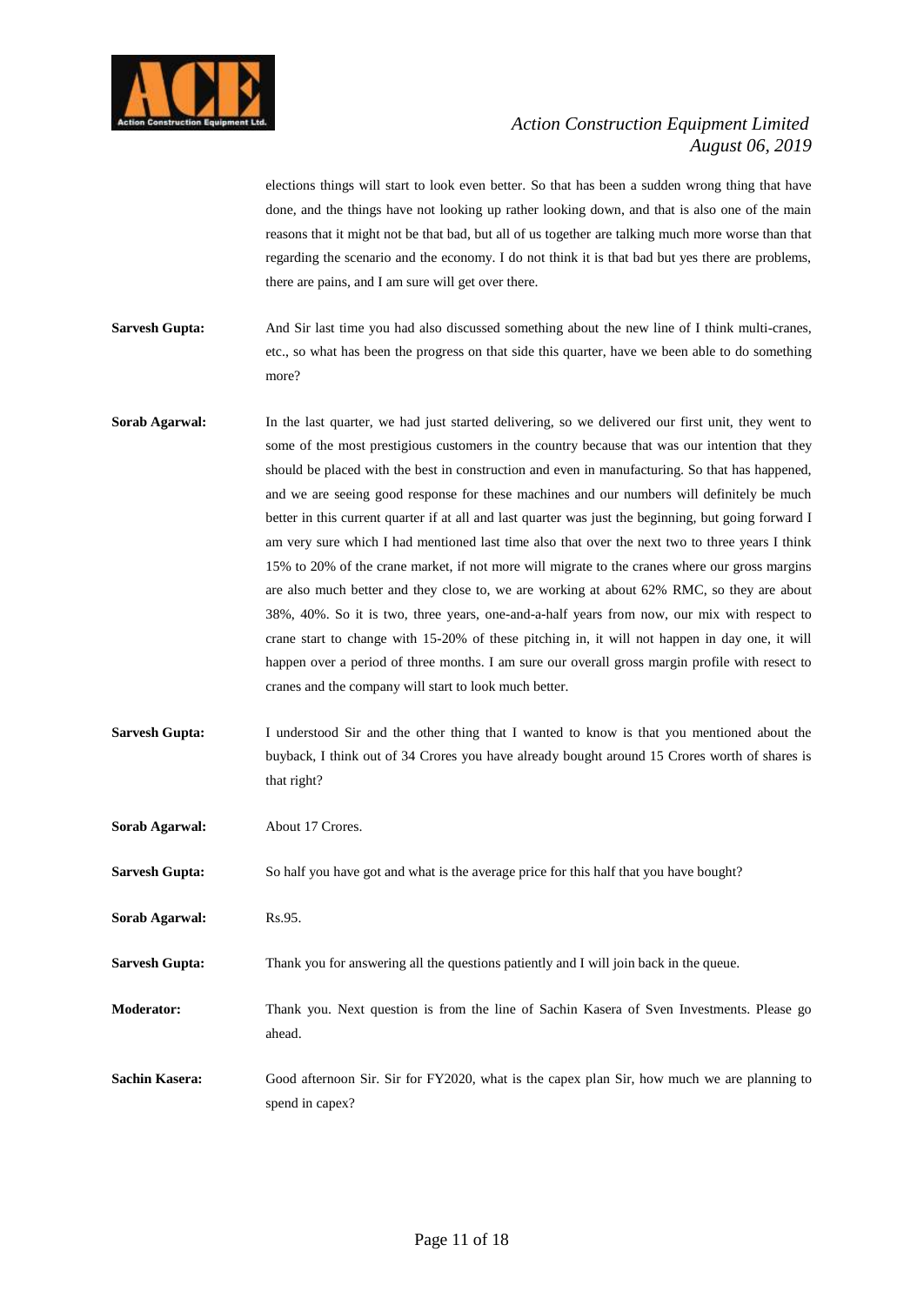

- **Sorab Agarwal:** I think all put together maybe about 15 to 20 Crores, 7-8 Crores will go into maintenance capex and some more paint line and all we wanted to do so that will not stop but go ahead this year, but very soon we will require to make more crane.
- Sachin Kasera: Sure secondly Sir you mentioned about the slowdown that we are witnessing, is it primarily because of the demand not been there or it has also still been contributed by the fact that due to the NBFC crunch, the fund availability and the financing is also an issue?
- **Sorab Agarwal:** See I will be very, very frank with you, we have not been able to pinpoint because the NBFC crisis with respect to our business is when we see that availability of funding to customers. One or two of the big private NBFCs have gone down, in our sector also, they have stopped lending, they are only working on collections, but that has been replaced by HDB, which is an arm of HDFC itself, IndusInd and all that so to say that any of our customers to fund the equipment they are buying from us or anybody for that matter are having pain with respect to funding I will not agree it is available very much there and I have seen some change also in the last two to three months, four months, even PSU banks have started to become aggressive in equipment lending, the NBFC way through smaller direct sale agents or whatever you can call them, so with respect to our business NBFC funding I really do not think, but yes, some of these NBFCs also used to fund infra projects, so that way there might be some impact, some part lending or some part funding was being done.
- **Sachin Kasera:** My question is more towards that is it that because of the funding availability, most of the infra projects are not able to have financial closure or maybe even if the financial closure has been done they are not raising the disbursements and in turn it is leading to maybe a slowdown in demand for our equipment?
- **Sorab Agarwal:** NBFCs like SREI and even for that matter IL&FS, they were definitely doing this aspect. So SREI I do not think doing any fresh lending on its own as of now if I am not wrong, I can be wrong but that is what I know, and IL&FS again everybody knows big mess there already. So definitely that could be hampering some part of activity, but on the other hand all the banks whether private or PSUs, I totally see that with respect to the customers ability and willingness, this I am talking with respect to contractors, the bigger one, I do not see a problem there at all, so if the customer has the ability with most of the ones, which are still working and surviving has the ability and obviously the willingness, so there I do not see a problem, but yes, definitely some part of it would have got affected directly, indirectly because some small tranches and some small money was definitely coming in from these two of these NBFCs, which are going to be affected.
- **Sachin Kasera:** Sure. Sir my next question is regarding this multi activity crane that you mentioned and you said that in three years it has been roughly around 15-20% of the volumes from you, so is not that it is going to cannibalize and substitute some of our existing sales of cranes or is it going to be a new segment and it will be an expansion of market?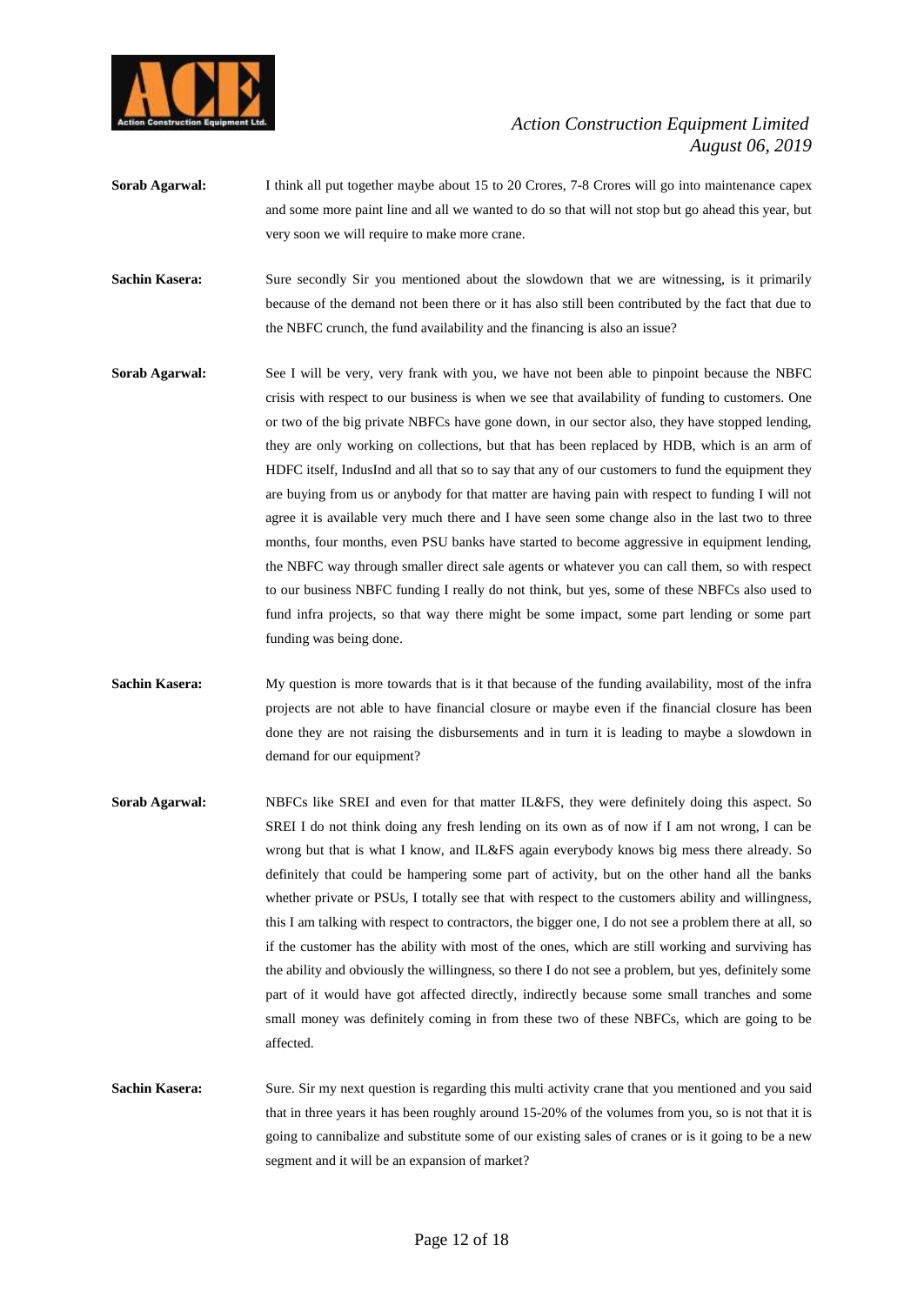

- **Sorab Agarwal:** See I am sure over the next year, overall will be an expansion of market, but definitely it will be eating into those cranes only because see the overall number of cranes required are going to be, they are going to be increasing, but yes out of those will be a shift towards these models. Apart from that in this NX series we have three types of cranes, so one of them is actually a substitute for another product segment, which is not a crane. So this particular machine offers likely called the multi activity it is like a two in one machine so it is also a crane and it is also aerial work platform or man lift. Yes it will be eating into some other products pie as well and also somewhere eating into our own pie, but at a much better gross margin.
- **Sachin Kasera:** So this year Sir could we make 15-20% from this?

**Sorab Agarwal:** Yes, I would think we will do. We should be doing about 35-40 Crores.

- **Sachin Kasera:** Sure and Sir one question regarding exports, you are confident that despite some correction in the initial estimates you will still see a growth in exports and even the inflow in the global front is not good we are continuously hearing news of trade was heading to slowdown in the global economy, so is it that we are not fairly confident about achieving 30-40% growth or that is also subject to the environment related condition?
- **Sorab Agarwal:** No. See we are very much confident, we were doing about 1.5-2% of our revenue in exports then we did 4% then we did 6% that was last year and first quarter we have already done about 9% plus in exports, so on a whole year basis I am sure that we will do 9-10% of revenue contribution from exports, which would be a significant increase over the last year's exports. We will nearly double it nearly I mean plus minus let us say if you want I can put a number to it from 82 Crores easily go up to 125, 130 Crores, it is not more.
- **Sachin Kasera:** And Sir one question regarding construction equipment, you had been mentioning at one of the concall?
- **Sorab Agarwal:** We will get about plus, minus 70% growth in our export revenues, yes.

**Sachin Kasera:** And this export continues to grow on this pace from here also or that is like our optimum which we will reach**?**

**Sorab Agarwal:** I think so because earlier we were never trying to do it. Last one to one-and-a-half years we have been in organized fashion trying to do it, organizing ourselves in, whether it is African continent or Middle East or some parts of South America and even South East Asia, I am sure we should be able to maintain this pace. Another good news is that these multi activity cranes, which we have introduced, we are seeing a lot of interest from outside, more than our regular pick & carry cranes that we do. I think that gives a lot of confidence that doing a 10% and then over the next two to three years even taking it up to 15 to 20% of our revenue should be possible, balance time will tell.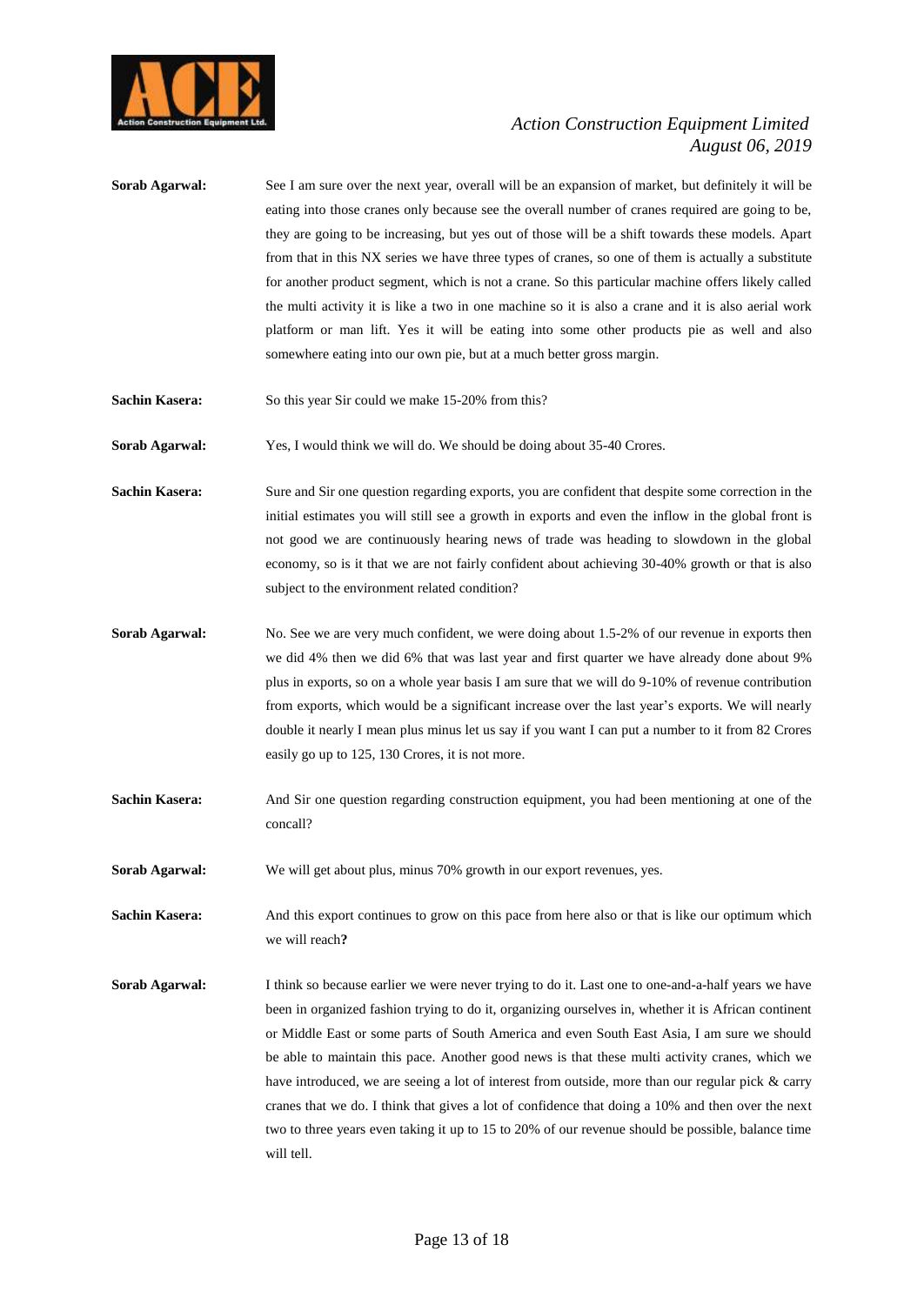

- **Sachin Kasera:** Sure Sir and in material handling I believe you had mentioned that the competitor was very aggressive on pricing and that should subside at some point of time, so we started to witness it or the competition is putting pressure on margins?
- **Sorab Agarwal:** I do not remember when was this because competition generally keeps on putting pressure on price or something or the other, but there is nothing as such because last year most of everybody suffered because of steel prices and for most of the equipment manufacturers steel is one of the main inputs and in the current year they are already suffering from a little reduced volumes. Our volumes have gone down, but I know all of my competitors have gone down even further. Just to give an example in cranes we were doing about 62%, 63%, 64% market share and last month we were able to do 67% market share. So on a slightly degrowing numbers I really do not see a reason that there will be a problem on the price part because that will affect everybody very badly.
- **Sachin Kasera:** Sure Sir. Thank you very much.
- **Moderator:** Thank you. Next question is from the line of Prakhar B from Kedaara Capital Advisors. Please go ahead.
- **Prakhar B:** I just wanted to deep dive a bit more on the region specific aspects like you touched upon AP where the government is reviewing contract, I just wanted your view on any other specific reasons, which are contributing to the pain and how does it look like in terms of the central versus the state outlets for the year?
- **Sorab Agarwal:** To be very frankly like I mentioned two to three times, we have not been really able to pinpoint why this is happening, not only with our sector but on the whole because I frankly not able to find a reason, yes there were some pain in NBFC government moved very fast, they tried to restrict it and I think it is just a breather market is taking without any reason.
- **Prakhar B:** No but like in AP, the new government has put a lot of projects, do you see some similar effects in Karnataka?
- Sorab Agarwal: No. This is specific to Andhra Pradesh and we were all very surprised rather on the small contractors who were very surprised. So yes, there have been a couple of, which is that one very big development site in Delhi, in the hot of Delhi that for some season, the NGT panel has put on hold so that is the very big site that was coming up because I think it is called some global trade center or world trade center. Then similarly you must have read Mumbai had costal road project again because of some Supreme Court or NGT I do not remember that has just got deferred a little. Yes these one or two things keep on happening, but nothing as such.
- **Prakhar B:** Okay and also one more thing that we keep hearing about and you can tell us if you are seeing this in ground is that the fiscal position of the government does not seem to be very particularly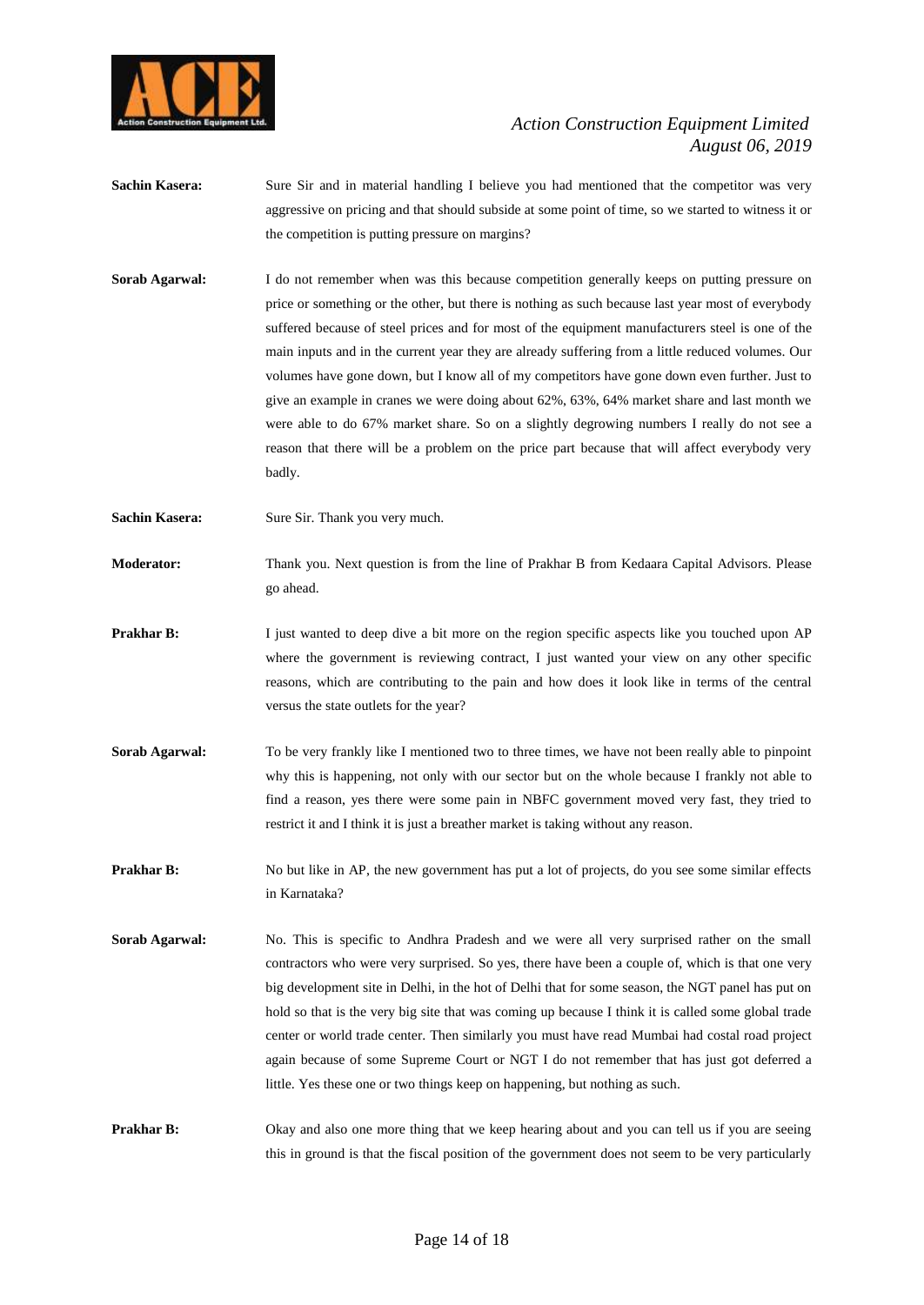

strong to promote a lot of capex, are you beginning to see kind of some struggle on capex rent in execution or do you believe it is just due to our push which is missing?

- **Sorab Agarwal:** Yes I am really not competent to answer that question, but I feel that government take a call very quickly that is what my feeling is and they would not mind losing 0.5% on the fiscal deficit to ensure growth in the country that is my feeling.
- **Prakhar B:** Okay. Thank you Sir.
- **Moderator:** Thank you. Next question is from the line of Sandesh Shetty from PhillipCapital. Please go ahead.
- **Sandesh Shetty:** I just wanted to ask on the different volume numbers for different categories of our products for the current quarter?
- **Rajan Luthra:** For our Pick & carry crane it is 120, mobile tower crane 30, fixed tower crane 30, crawler cane 1, tractor 668, backhoe loader 67, forklift 234, 9 compactors, 4 graders, 8 truck mounted cranes, six Harvester, 243 rotavators and two piling rigs. Piling Rig is a new product, which we have launched in the current year only. These are the volume numbers.
- **Sandesh Shetty:** Thank you Sir.

**Moderator:** Thank you. Next question is from the line of Nitin Awasthi from ITI Securities. Please go ahead.

- **Nitin Awasthi:** Sir just one more question I had like we are seeing a lot industries get totally disrupted because of technology, now you have now introduced a new product where you are combining two features that you used to offer in two different product now I see that is lot of investment going in there, but are there some other changes, which are happening in the space because you are the leader already here, so there are not other people to find out from where there are major technological shift either happening or potentially could happen in this space that is what I just wanted to get a little light on that?
- **Sorab Agarwal:** You said a word, which I really did not want to use, these products that we brought about are actually disruptive in nature and they will change the way our country uses cranes over the next five to 10 years. I am being little conservative when I say 15-20%, my mind tells me it will go up to 30-50% now, it will happen in five years or seven years I really cannot say and also to increase or also to make let us say the cost effectiveness or the viability better because we do not want to compromise on gross margins for so many years we have sold products at less gross margins and made less profits. So what we are also doing is in two to three of these categories, which we have introduced NX 360, NXT and NXP, we are coming out with subsequent models, which are more cost effective without compromising the gross margins, so these models should also be out in the next about four to six months, and they will further induce numbers because today let us say a customer used to using a crane, which is costing us give an example similar 20 tonne crane,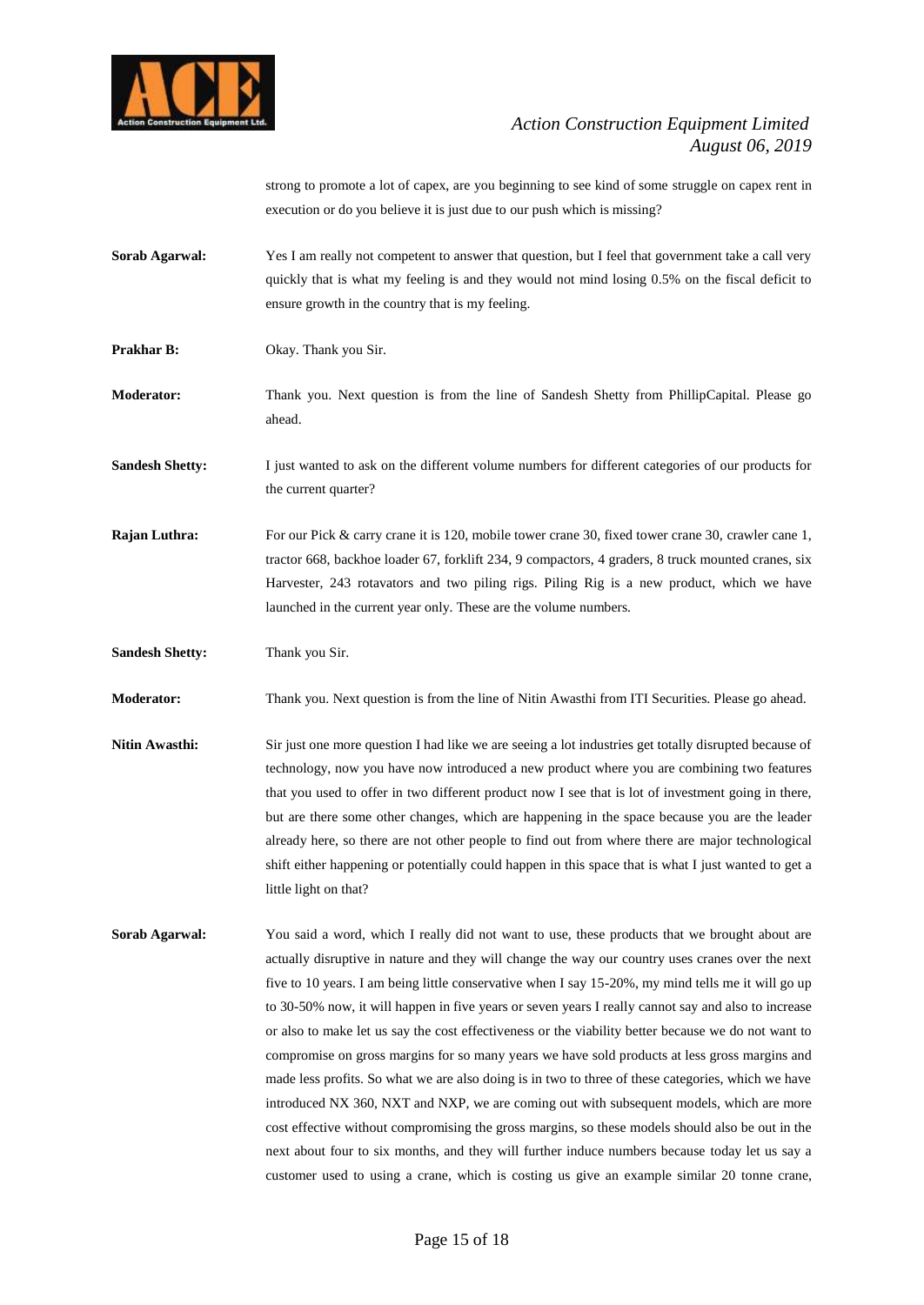

which is costing at about 23, 24 lakhs and with our new offering we are asking for 36 lakhs but it is a dual purpose, it is two in one. So we are coming out with another model which is going to cost about 31 lakhs without compromising our gross margin, so the affordability or the cost effectiveness will increase further, which will further induce numbers. So this concept will sooner or later started to become popular, which it is already started, see the main advantage is India, we can probably say that we are the world's largest pick & carry crane manufacturers, but in the balance parts of world they do not use the pick  $\&$  carry crane, they use a telehandler, so what we have done is we combined a pick & carry crane with a telehandler, so both the features are there, it is a five minute change over. Similarly, most of the world is used to using leaving out Italy, South Africa and Australia, they are used to using slew crane full 360 degree rotation crane, so one of the model we have introduced is a pick & carry crane as well as 360 degrees slew cranes, so with all these foreign consultants and experts and even a lot of all the metro sites are most of the L&T sites I would say that one to two years from now this will become the norm because they are very keen on safety, all the refinery sites whether it is HPCL, BPCL or Reliance. This will become the norm in the next one to two years and I have already seen that happening. We have supplied some machines to JSW. We have supplied some machines to BALCO. One or two of our machines have entered into L&T. It is a matter of time. See it will not happen overnight, but the potential is huge and I hope it causes the disruption they have been made for.

**Nitin Awasthi:** Okay Sir. Thank you for answering the question and this is good to know that you are the one causing the disruption rather than being impacted by that, anyway thank you Sir.

- **Sorab Agarwal:** It is always better but the second part of it is that yes sooner or later over the next 10 to 15 years as soon as our automobile sector is already moving towards electric vehicles and I am sure in the next five to six years, some buses have already started moving towards electric, Tata has already developed fuel cell technology that hydrogen fuel cell, which I think will supersede electric finally, but my mind tells me in the next five to six years even construction equipment will start moving towards that side and by that time for these heavy batteries and bigger hot power requirements, the thing would have evolved, technology would be present, so that is one thing we will have to look forward to in the next five to 10 years but not for the next five years but after five years yes.
- **Moderator:** Mr. Awasthi, do you have any more questions?

Nitin Awasthi: No that is all from my side. Thank you.

**Moderator:** Thank you. We will take a next question from the line of Sarvesh Gupta from Maximal Capital. Please go ahead.

**Sarvesh Gupta:** Sir overall in terms of replacement cycle what is the contribution of replacement demand right now Sir?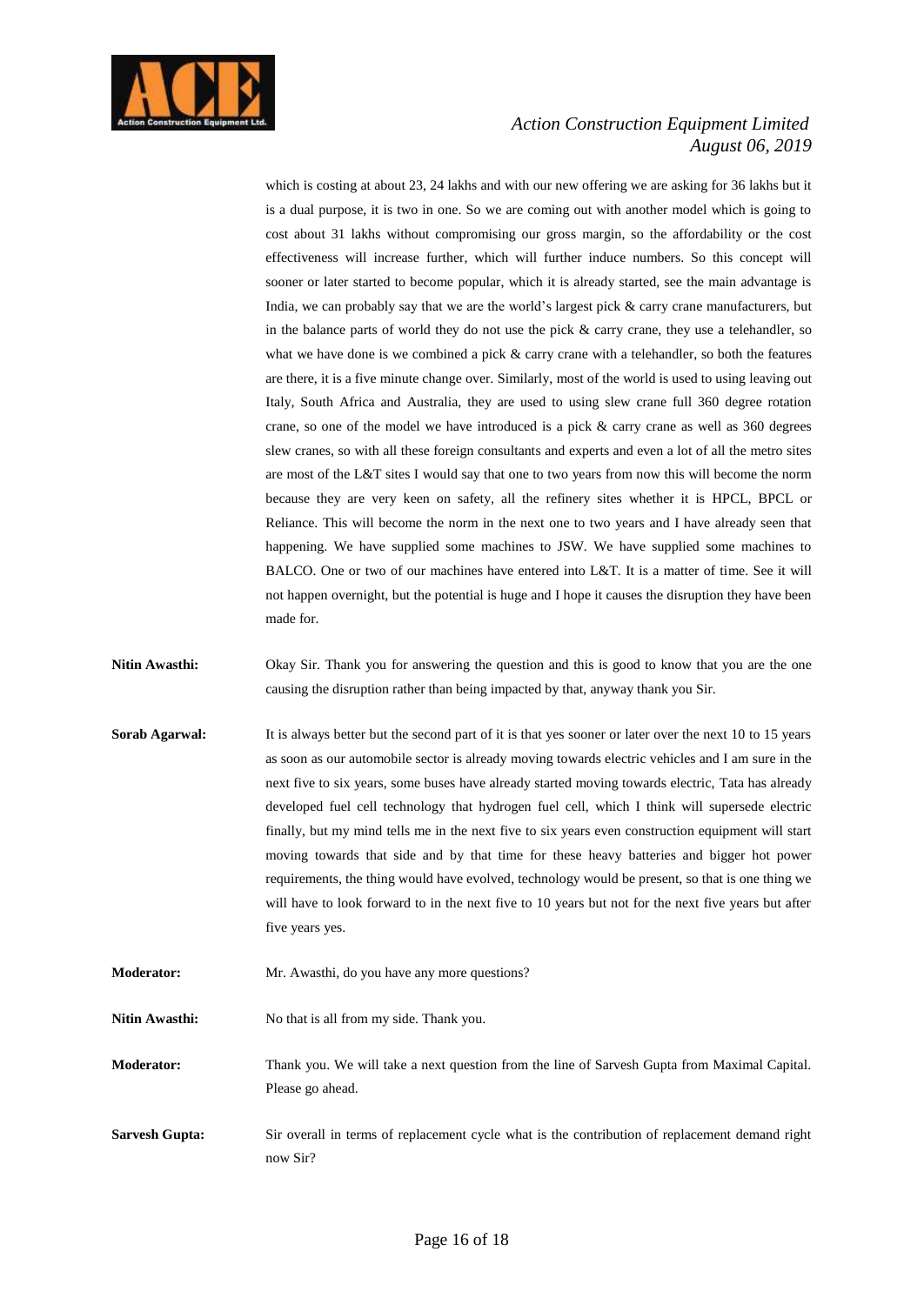

**Sorab Agarwal:** Very difficult to put a number to that but I can tell you that the crane market size has actually started to increase sometime in 2004-2005, 2005-2006, but obviously it was half that of today size and I would say that 50% of those cranes being sold in 2006, 2007 must be under replacement right now.

**Sarvesh Gupta:** So on an average, how many years does it take to replace it?

- **Sorab Agarwal:** I would say that people use cranes as old as 20 years, 25 years, this is I am talking of pick & carry cranes because tower cranes will last for 15 to 20 years, crawler cranes will last for 15 to 20 years, but for a pick & carry crane ideally I would say that in 10 to 12 years, the cost of operation and maintenance cost become nonconducive and the cranes actually become very old because they were put to very rough use so ideally 10 to 12 years they need replacement, yes but people do end up extending their life up to 15 to 20 years, already there is some people who maintain them better, who use them better, who really do not abused the crane, but ideally I would say 10 to 12 years should be economic life of pick & carry crane. Apart from that 10 year, 15 year diesel engine all those things are also happening here or there in bigger cities so 10 to 12 year I would put as a life of a crane, but yes some extent also.
- **Sarvesh Gupta:** I understood and Sir on the other expenses, we saw some spike this quarter on Y-o-Y basis given that I was under the impression that around half of our operational costs are more of variable and we had such massive volume decline, I was thinking that we could have done much better in the control of other expenses?
- **Sorab Agarwal:** I think Mr. Luthra will be the right person to answer this other expenses.
- **Rajan Luthra:** If you are comparing with year-on-year basis in the March quarter we had to reverse about 4 Crores of expenses of which we have made provision in the earlier quarter for the merger. If you exclude that we are in the same line with whatever we are spending so if you compare with June also we are slightly lower as compared to June 2018 and if you analyze the expenses of 20 Crores in June probably we are touching the March, slightly lower than the March full year, so as a company we are always conscious of the other expenses and all type of expenses so with the change in the scenario, and the topline we just tightened of belt, so I think we will be able to maintain all the expenses in line with whatever numbers are. March quarter was just one off of the reversal of the first what are the provisions we are made in the earlier quarters.
- **Sarvesh Gupta:** No, in June quarter, was there any one-off?

**Rajan Luthra:** June 2019?

**Sarvesh Gupta:** Yes.